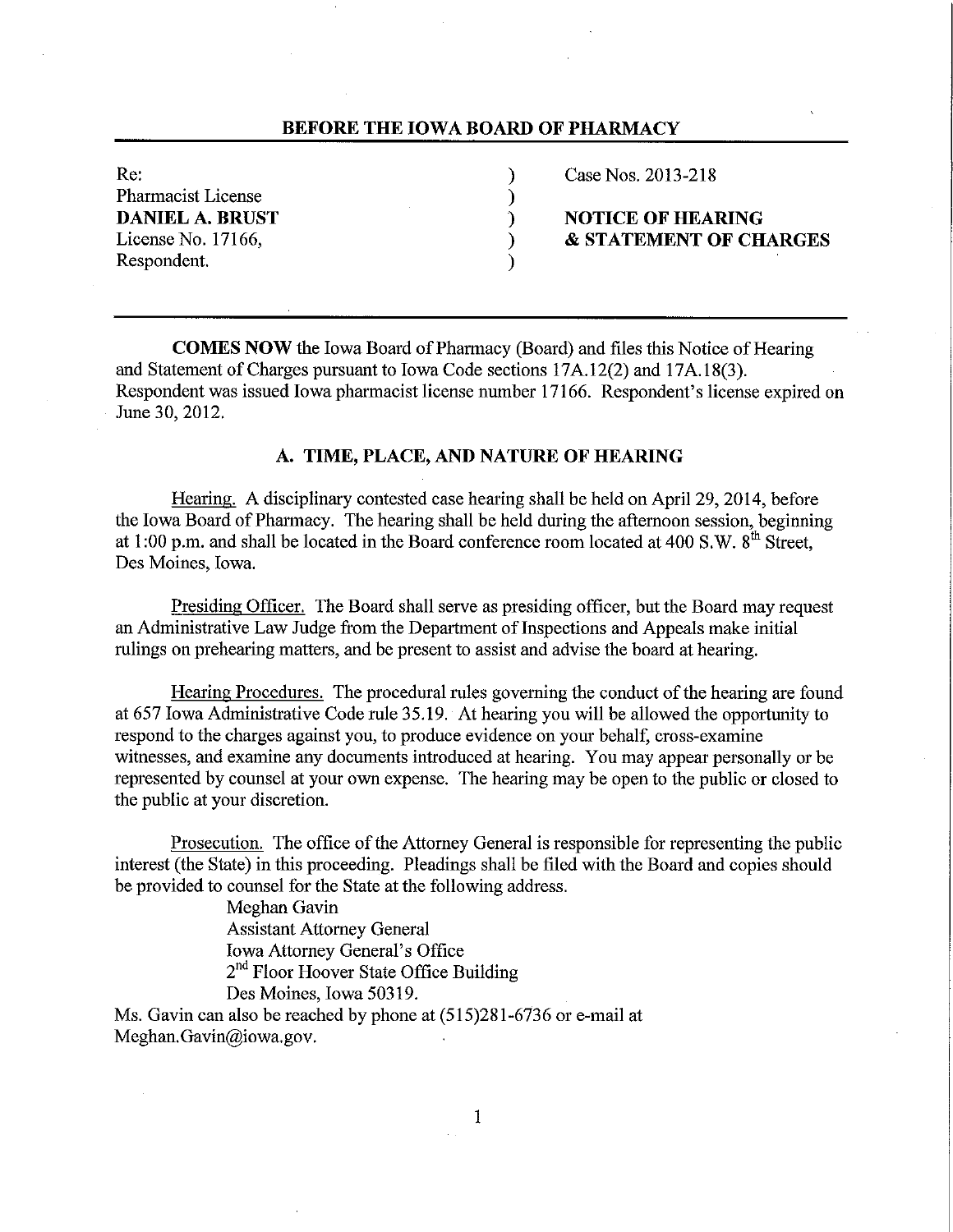Communications. You may contact the Board office (515)281-5944 with questions regarding this notice and other matters relating to these disciplinary proceedings. However, you may NOT contact individual members of the Board to discuss these proceedings by phone, letter, facsimile, email, or in person. Board members can only receive information about the case when all parties have notice and an opportunity to participate, such as at the hearing or in pleadings you file with the Board office and serve upon all parties in the case. You may also direct questions relating to settlement of these proceedings to Assistance Attorney General Meghan Gavin at (515)281-6736.

### **B. LEGAL AUTHORITY AND JURISDICTION**

Jurisdiction. The Board has jurisdiction in this matter pursuant to Iowa Code chapters 17A, 147, 155A, and 272C (2013).

Legal Authority. If any of the allegations against you are founded, the Board has authority to take disciplinary action against you under Iowa Code chapters 17A, 147, 148C, and 272C (2013) and 657 Iowa Administrative Code chapter 36.

Default. If you fail to appear at the hearing, the Board may enter a default decision or proceed with the hearing and render a decision in your absence, in accordance with Iowa Code section 17A.12(3) and 657 Iowa Administrative Code rule 35.21.

### **C. CHARGES**

#### **Count I**

# **UNETHICAL CONDUCT OR PRACTICE HARMFUL OR DETRIMENTAL TO THE PUBLIC**

Respondent is charged with engaging in unethical conduct or practice harmful or detrimental to the public in violation of Iowa Code section 155A.12(1) and 657 Iowa Administrative Code rule  $36.1(4)(c)$ .

### **Count II**

# **VIOLATING THE LAWS AND RULES OF ANOTHER STATE**

Respondent is charged with violating the pharmacy or drug laws or rules of another state in violation of Iowa Code section 155A.12(1) and 657 Iowa Administrative Code rule  $36.1(4)(ad)$ .

### **Count III**

# **FAILURE TO NOTIFY THE BOARD OF OTHER DISCIPLINE**

Respondent is charged with failing to notify the Board within thirty days after a final decision entered by a licensing authority of another state or country which resulted in disciplinary sanction in violation of Iowa Code section 155A.12(1) and 657 Iowa Administrative Code rule 36.1(4)(k).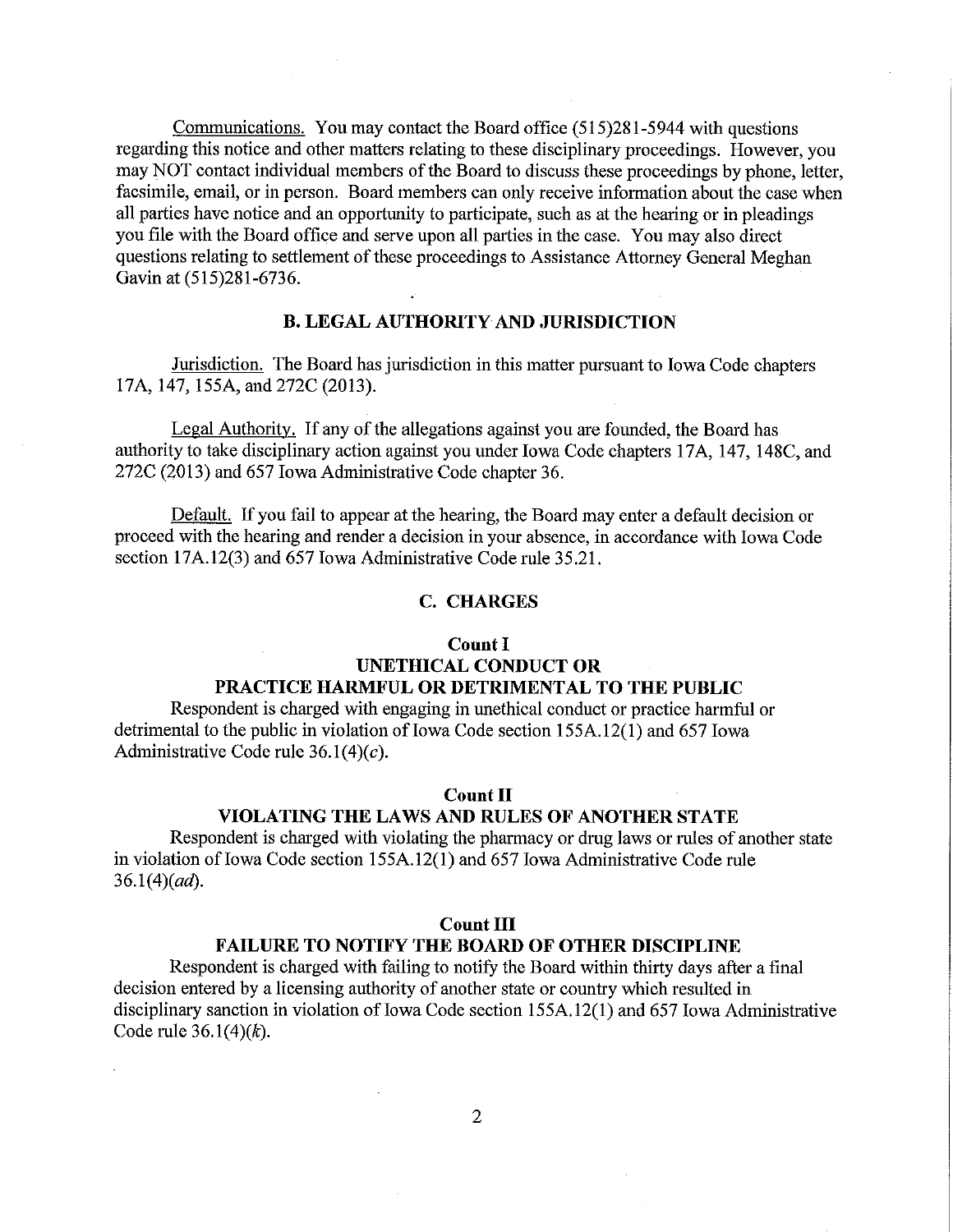#### **D. FACTUAL CIRCUMSTANCES**

1. On November 29, 2013 the Board received communication from the Office of Inspector General that the Respondent, an Iowa licensed pharmacist, had been excluded from participating in any capacity from Medicare, Medicaid, and all federal health care programs as the result of action taken by the Missouri Division of Professional Regulation.

2. On May 14, 2013, the Respondent entered into a Settlement Agreement with the Missouri Board of Pharmacy.

3. Under the terms of the Agreement, Respondent surrendered his pharmacist license. Respondent cannot apply for reinstatement of his license for at least seven years.

4. In the Agreement, Respondent admitted to violating numerous state and federal laws related to the practice of pharmacy, including but not limited to diverting controlled and noncontrolled substances, violating his duties as a pharmacist-in-charge, and altering prescriptions.

5. The Respondent did not inform the Board of the Missouri Agreement.

### **E. SETTLEMENT**

This matter may be resolved by settlement agreement. The procedural rules governing the Board's settlement process are found at 657 Iowa Administrative Code rule 36.3. If you are interested in pursuing settlement of this matter, please contact Assistant Attorney General Meghan Gavin.

#### **F. PROBABLE CAUSE FINDING**

On this the 12th day of March, 2014, the Iowa Board of Pharmacy found probable cause to file this Notice of Hearing and Statement of Charges.

' 'u

EDWARD MAIER, Chairperson Iowa Board of Pharmacy 400 SW Eighth Street, Suite E Des Moines, Iowa 50309-4688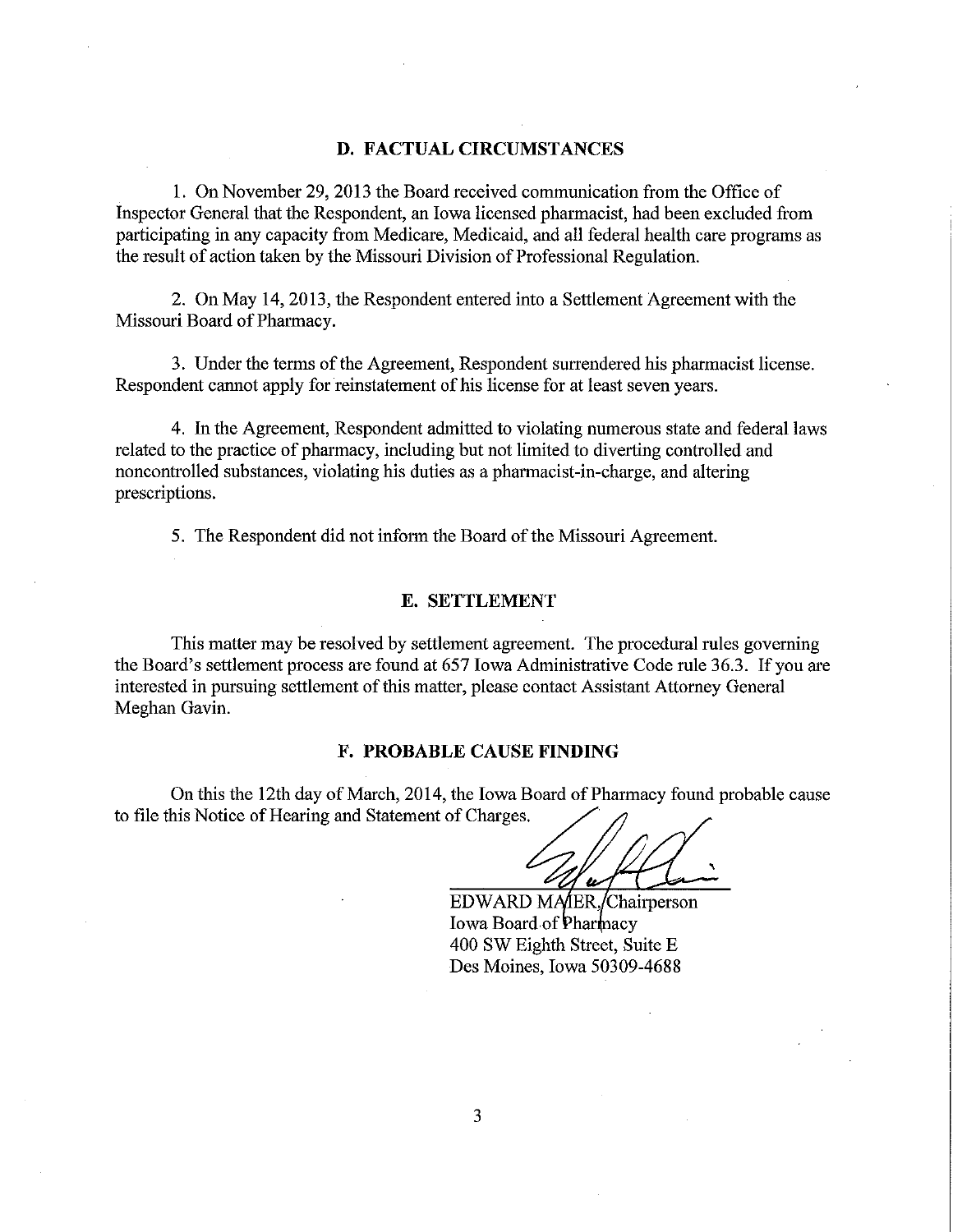cc: Meghan Gavin Assistant Attorney General Hoover State Office Building Des Moines, Iowa

#### PROOF OF SERVICE

The undersigned certifies that the foregoing instrument was served upon Respondent to the above cause by:

( ) personal service ( )  $\binom{1}{0}$ first class mail

 $\dot{\varphi}$ certified mail, return receipt requested Article Number 9171999991703239553377

on the  $13\text{th}$  day of March, ,  $201\frac{\mu}{\mu}$ .

- facsimile ( ) facsimile<br>( ) other  $\frac{1}{\sqrt{2\pi}}$ 
	-
- I declare that the statements above are true to the best of my information, knowledge and belief.

Ochlie S. Journse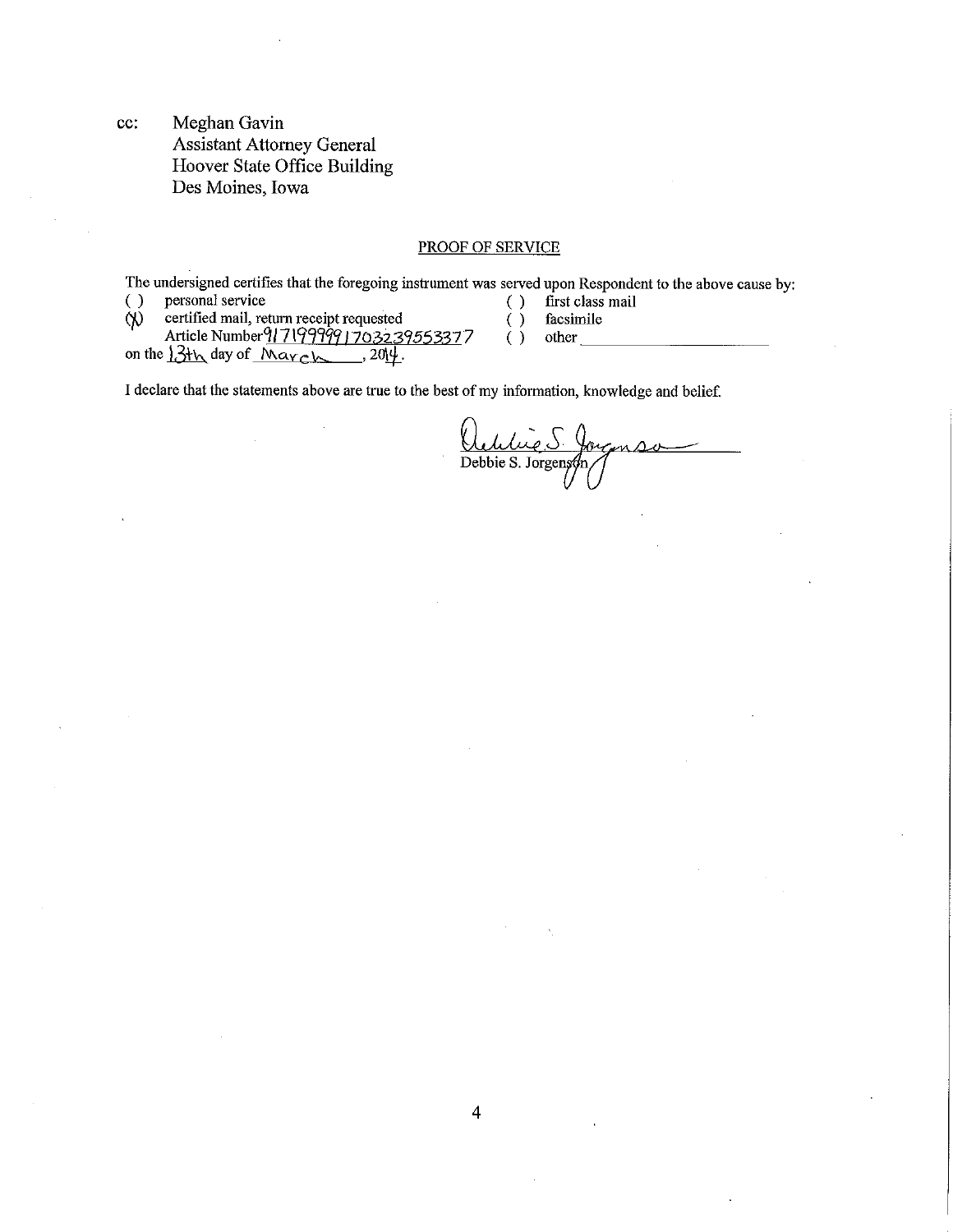#### BEFORE THE IOWA BOARD OF PHARMACY

| Re:                    |  |
|------------------------|--|
| Pharmacist License     |  |
| <b>DANIEL A. BRUST</b> |  |
| License No. 17166,     |  |
| Respondent.            |  |

Case Nos. 2013-218

) SETTLEMENT AGREEMENT ) AND FINAL ORDER

RECEIVED

 $JUNL^{\frac{1}{2}}$  is a

**IOWA BOAKD OF PHARM** 

LA CONTRACTOR DE LA CARDINALIZACIÓN DE CONTRACTOR DE

Pursuant to Iowa Code§§ 17A. IO and 272C.3(4) (2013), the Iowa Board of Pharmacy and Daniel Brust

(hereinafter, "Respondent"), enter into the following Settlement Agreement and Final Order settling a licensee

disciplinary proceeding currently pending before the Board.

Allegations contained in Statements of Charges against Respondent shall be resolved without proceeding to

hearing, as the Board and Respondent stipulate as follows:

I. Respondent holds Iowa pharmacist license number I 7166, which expired on June 30, 2012.

2. The Board issued a Statement of Charges against the Respondent in March 2014. The matter is awaiting hearing.

3. The Board has jurisdiction over the parties and jurisdiction over the subject matter of these proceedings.

4. Respondent has chosen not to contest the allegations set forth in the Statement of Charges and acknovvledges that the allegations, if proven in a contested case proceeding, would constitute grounds for the discipline described herein.

5. Respondent agrees to VOLUNTARILY SURRENDER his Iowa pharmacist license to resolve this matter.

6. Respondent shall surrender his Iowa pharmacist license to the Board within ten (10) days of the Board's approval of this Agreement.

7. This voluntary surrender is considered a revocation under 657 Iowa Administrative Code rule 36.15 for purposes of reinstatement. Respondent may not request reinstatement for at least one year from the date of Board approval of this Settlement Agreement. Reinstatement requests are governed by 657 lowa Administrative Code rule 36.13 and are at the sole discretion of the Board.

8. Respondent agrees not to perform any activities that would require an Iowa pharmacist license until such time as his license is reinstated.

9. This Agreement shall be part of Respondent's permanent record and shall be considered by the Board in determining the nature and severity of any disciplinary action to be imposed in the event of any future violations.

 $\mathbf{I}$ 

10. Should Respondent violate the terms of this Agreement, the Board may initiate action to impose other licensee discipline as authorized by Iowa Code chapters 272C and 155A (2013) and 657.Iowa.Administrative.Code<br>chapter 36. ;'·